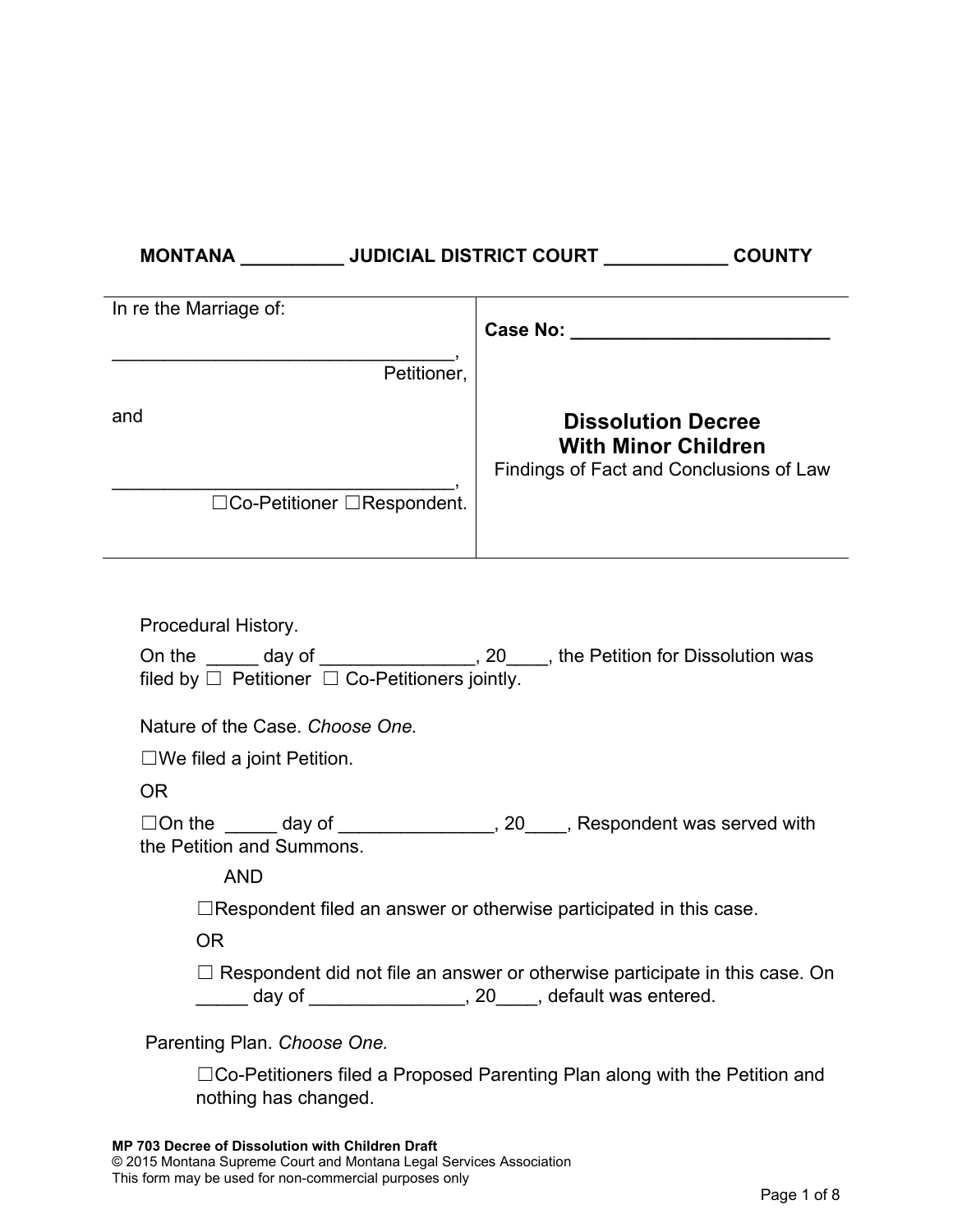OR

☐Petitioner filed and served Respondent a Proposed Parenting Plan along with the Petition and nothing has changed.

OR

☐Circumstances have changed. ☐Petitioner ☐Respondent ☐Both parties filed an Amended Parenting Plan and sent a copy to the other party.

OR

 $\Box$  Other:

Child Support Calculation.

# **a. Child Support Amount.**

| $\Box$ Petitioner $\Box$ Respondent must pay \$ |                                      |  | per child per month for a total |
|-------------------------------------------------|--------------------------------------|--|---------------------------------|
| monthly obligation of $$$                       | in child support to the other parent |  |                                 |
| commencing on the                               | day of                               |  | because:                        |

## *Choose one.*

 $\Box$  This amount is consistent with the attached final Child Support

Enforcement Division Order signed by the Administrative Law Judge. *(Write MP-300-D in the upper right hand corner of the CSED calculation order and paper clip it to this document.)*

# **OR**

 $\Box$ This amount is consistent with the child support calculation prepared by  $\Box$ Petitioner □Respondent □The Court □other *(Write MP-300-E in the upper right hand corner of this calculation and paper clip to this document.)*

# **OR**

 $\Box$ This amount is not consistent with the child support amount prepared by  $\Box$ Child Support Enforcement Division ☐Petitioner ☐Respondent ☐The Court or □other this amount is in the best interest of our child because:

\_\_\_\_\_\_\_\_\_\_\_\_\_\_\_\_\_\_\_\_\_\_\_\_\_\_\_\_\_\_\_\_\_\_\_\_\_\_\_\_\_\_\_\_\_\_\_\_\_\_\_\_\_\_\_\_\_\_\_\_ \_\_\_\_\_\_\_\_\_\_\_\_\_\_\_\_\_\_\_\_\_\_\_\_\_\_\_\_\_\_\_\_\_\_\_\_\_\_\_\_\_\_\_\_\_\_\_\_\_\_\_\_\_\_\_\_\_\_\_.

*(Write MP-300-E in the upper right hand corner all calculations made and documents used in reaching this child support amount and paper clip to this document)*

# **OR**

 $\Box$  No one has calculated child support at this time. But, Child Support Enforcement Division has opened a case. The CSED case number is  $\Box$   $\Box$  Petitioner  $\Box$ Respondent will file the CSED Child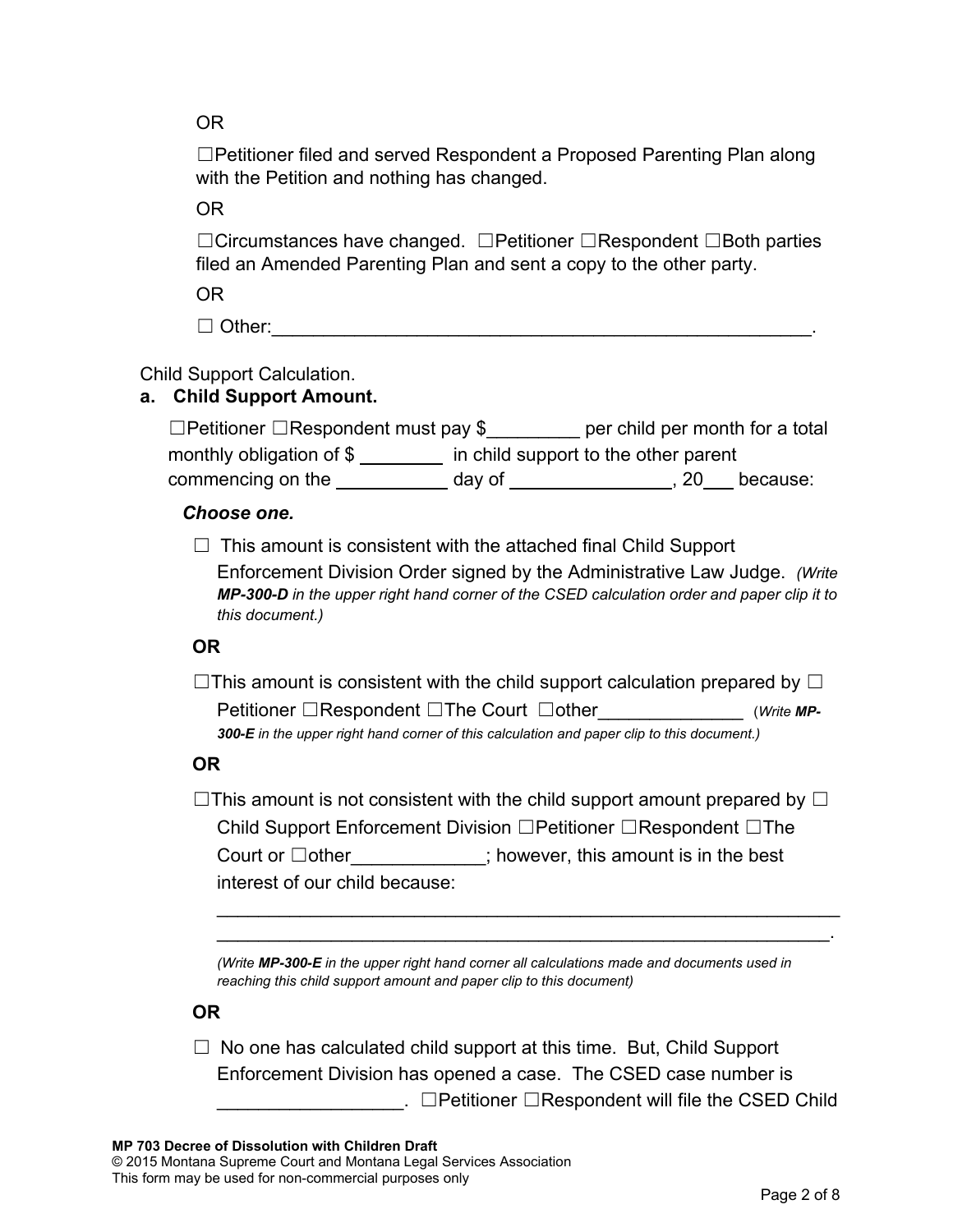Support Order along with the Request for a Hearing on the Dissolution.

## **b. Child Support Payments.** *Choose One.*

☐ On or before the first of every month, ☐Petitioner ☐Respondent must make payments to Child Support Enforcement Division. Payments must be made to CSED if a party is receiving Title IV-A Benefits (TANF, Family Medicaid), or Title IV-D benefit (if there is an active case with CSED). We can find this law at §40-5-909, M.C.A.

## **OR**

□On or before the day of each month, □Petitioner □Respondent must make payments directly to  $\Box$  Petitioner or  $\Box$  Respondent.

## **OR**

☐On or before the first of each month, ☐Petitioner ☐Respondent must make payments to the Clerk of District Court.

## **Immediate Income Withholding.** *Choose One.*

 $\Box$  Petitioner's  $\Box$  Respondent's income is subject to immediate income withholding. We can find this law beginning at §40-5-315, M.C.A.

#### **OR**

 $\Box$ The child support order is exempt from immediate income withholding because:

\_\_\_\_\_\_\_\_\_\_\_\_\_\_\_\_\_\_\_\_\_\_\_\_\_\_\_\_\_\_\_\_\_\_\_\_\_\_\_\_\_\_\_\_\_\_\_\_\_\_\_\_\_\_\_\_\_\_\_\_\_\_\_\_\_ \_\_\_\_\_\_\_\_\_\_\_\_\_\_\_\_\_\_\_\_\_\_\_\_\_\_\_\_\_\_\_\_\_\_\_\_\_\_\_\_\_\_\_\_\_\_\_\_\_\_\_\_\_\_\_\_\_\_\_\_\_\_\_\_\_ \_\_\_\_\_\_\_\_\_\_\_\_\_\_\_\_\_\_\_\_\_\_\_\_\_\_\_\_\_\_\_\_\_\_\_\_\_\_\_\_\_\_\_\_\_\_\_\_\_\_\_\_\_\_\_\_\_\_\_\_\_\_\_\_.

# **Child Support Termination. Child support payments must continue until:**

#### *Choose One.*

 $\Box$  The child turns 18 or graduates from high school, whichever occurs later but no later than when the child turns 19.

#### **OR**

☐ Petitioner ☐Respondent agrees to continue to pay child support until:

because

#### **Medical Support.** *Choose One.*

 $\overline{\phantom{a}}$ 

**a.** □ The Montana Child Support Enforcement Division or another appropriate agency or court established a medical support order.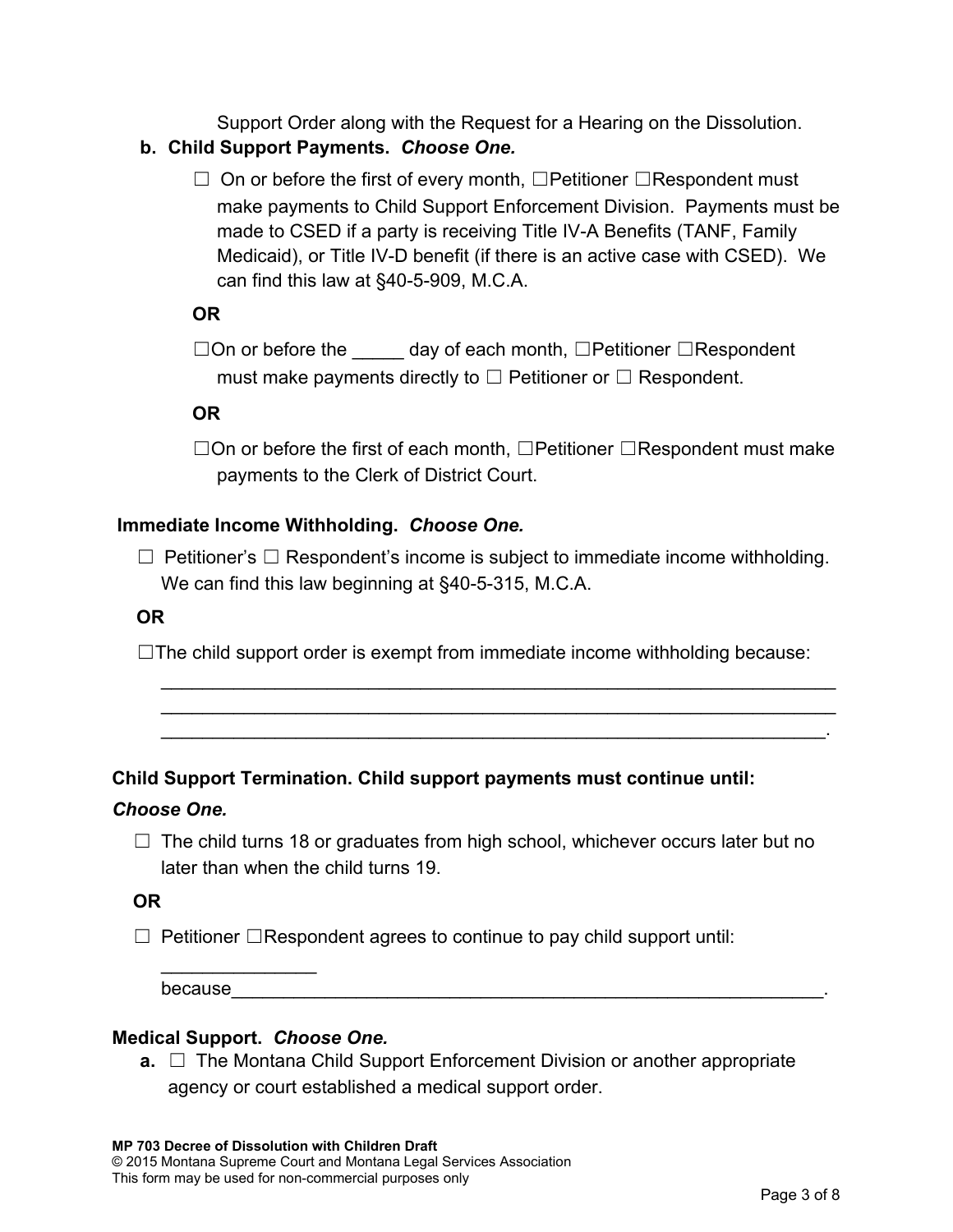#### *Choose One:*

 $\Box$  The medical support order is included in the attached Child Support Order **OR**

☐ The medical support order is separate and I am attaching it. (*Write MP-300-F in the upper right hand corner of the medical support order and paper clip it to this document.)*

**OR**

 $\Box$  The minor children need their medical and dental expenses to be covered. There is no medical support order and the court should adopt the attached medical support order. *(Fill out and paper clip Form MP-300-G to this document.)*

#### Proposed Property Distribution. *Choose One.*

☐Petitioner filed and served Respondent the Property Distribution along with the Petition and nothing has changed.

OR

☐Circumstances have changed. ☐Petitioner ☐Respondent ☐ Each party has filed an Amended Property Distribution and sent a copy to the other party. OR

☐ Other:\_\_\_\_\_\_\_\_\_\_\_\_\_\_\_\_\_\_\_\_\_\_\_\_\_\_\_\_\_\_\_\_\_\_\_\_\_\_\_\_\_\_\_\_\_\_\_\_\_\_\_\_.

Hearing. *Choose One*.

On the day of \_\_\_\_\_\_\_\_\_\_\_, 20 the Court held a:

☐Default hearing.

OR

 $\Box$ Uncontested hearing. The parties agreed to all issues in this case.

OR

☐Affidavit to waive hearing, uncontested hearing. The parties agreed to all issues in this case.

OR

 $\Box$ Contested hearing. The parties disagree on the following:

☐Some issues in the petition for dissolution

 $\square$  Some issues with the parenting plan

 $\square$  Some issues with the property distribution

Appearances.

**MP 703 Decree of Dissolution with Children Draft**  © 2015 Montana Supreme Court and Montana Legal Services Association This form may be used for non-commercial purposes only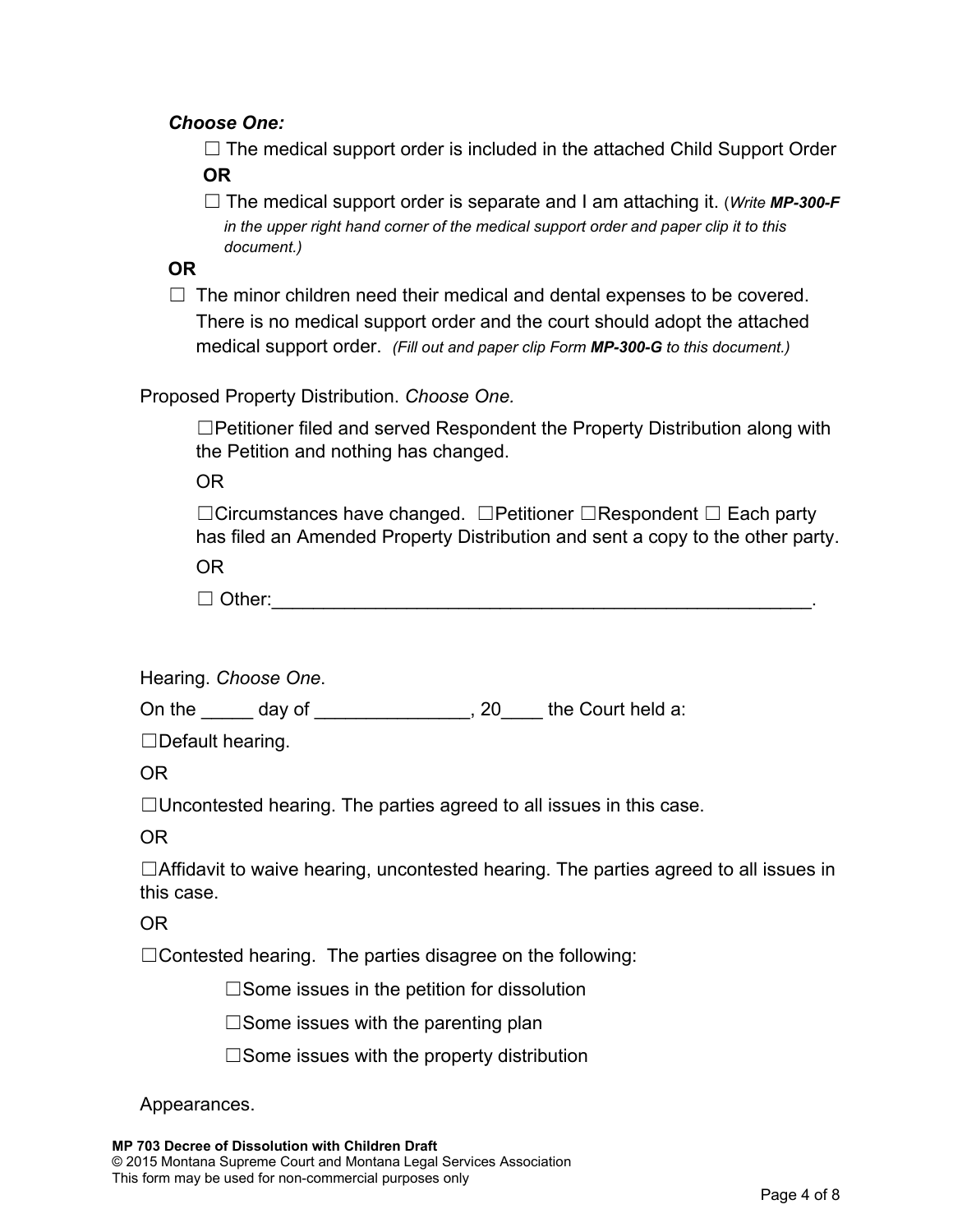**Petitioner** 

☐appeared in person ☐without a lawyer ☐with a lawyer \_\_\_\_\_\_\_\_\_\_\_\_\_\_\_\_

☐Respondent

 $□$ appeared in person  $□$ without a lawyer  $□$ with a lawyer

## **FINDINGS OF FACT AND CONCLUSIONS OF LAW**

The court considered the evidence at the hearing and all pleadings, and finds:

Jurisdiction over the Parties

 $\Box$  For 90 days before this case was filed, either the husband or wife was domiciled or was stationed in Montana.

Venue

 $\Box$  Venue is proper in this county.

Marriage. *Choose one.*

 $\Box$  The parties were married on (date) \_\_\_\_\_\_\_\_\_\_\_\_\_\_\_\_\_\_\_\_\_\_\_\_\_\_\_\_\_\_\_\_\_\_. The marriage license was filed in \_\_\_\_\_\_\_\_\_\_\_\_\_\_\_\_ County, State of \_\_\_\_\_\_\_\_\_\_\_.

**OR**

 $\Box$  The parties were married at common law as of (date)

The parties assumed a marital relationship by mutual consent and agreement. The parties confirmed their marriage by living together and by public knowledge.

#### **OR**

 $\Box$  The parties filed a declaration of marriage on (date) \_\_\_\_\_\_\_\_\_\_\_\_\_\_\_\_\_\_\_\_\_\_\_\_\_\_\_ in and a county, State of the county of the country of the country of the country of the country of the country

Irretrievable Breakdown. *Choose all that apply.*

 $\Box$  The marriage of the parties is irretrievably broken.

 $\Box$  The parties lived separate and apart for at least 180 days before this case was filed.

 $\Box$ There is serious marital discord that adversely affects the attitude of one or both of the parties toward the marriage and there is no reasonable prospect of reconciliation.

☐The Montana Conciliation Law (beginning at §40-3-101, M.C.A.) does not apply in this case.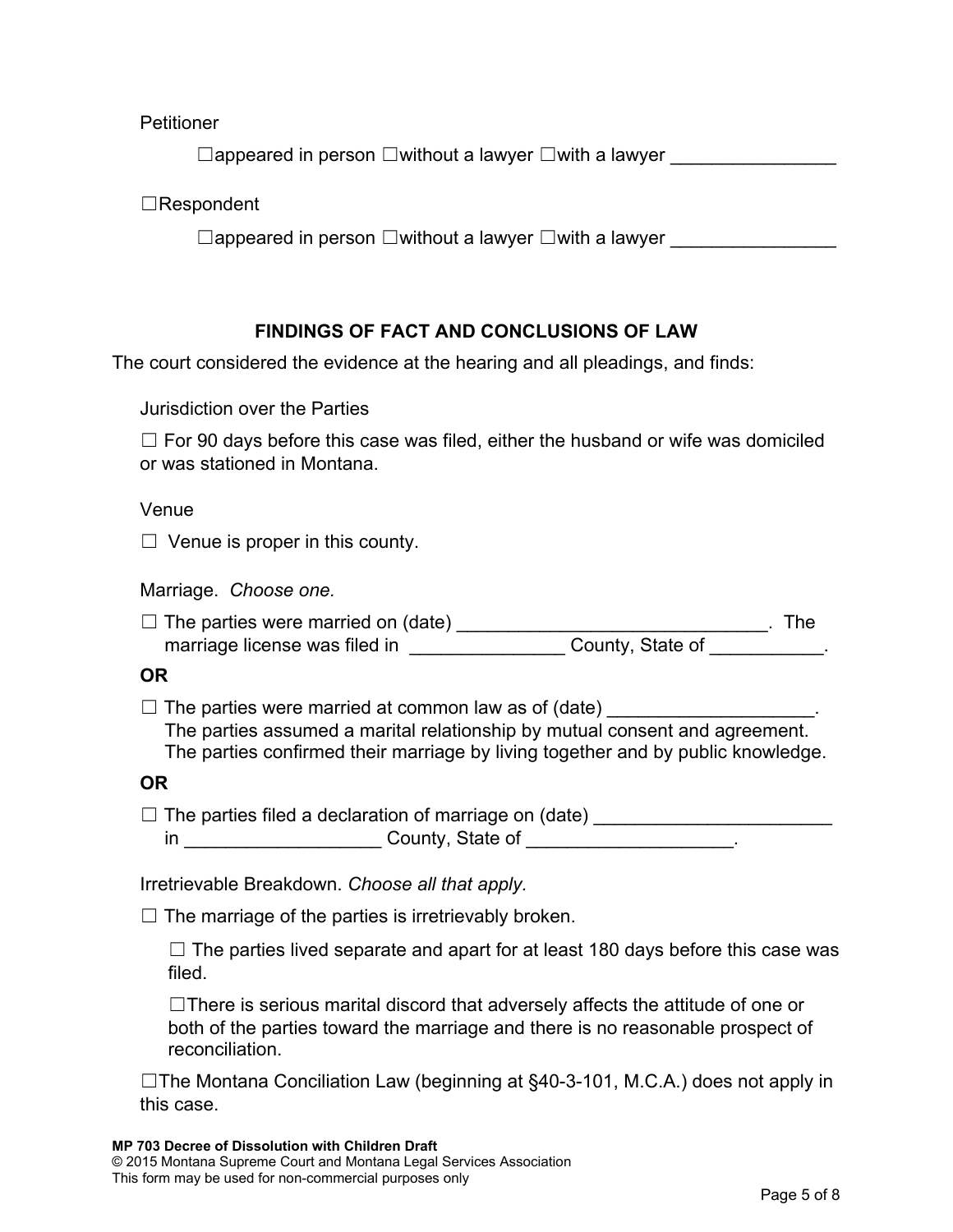Jurisdiction over the Children. Choose the most accurate description.

 $\Box$  The child(ren) lived in Montana for at least 6 consecutive months immediately before this case was filed. If a child(ren) is less than six months old, the child(ren) lived in Montana since birth.

## **OR**

 $\Box$  Montana was the home state of the child(ren) within six months of this case being filed, and one parent continues to reside in Montana.

## **OR**

 $\Box$  The child(ren) and one parent have significant connection with Montana and substantial evidence about them is in Montana.

## **OR**

 $\Box$  The child(ren) are physically present in Montana and have been abandoned, the child(ren) are with a caretaker relative who was given custody, or an emergency exists requiring the child(ren)'s protection.

## **OR**

 $\Box$  No other state has jurisdiction over the child(ren) or the other state has declined jurisdiction over the children.

Financial Disclosure of Assets and Liabilities. The Court finds that the parties are in compliance with financial disclosure requirements §§ 40-4-252 through 254, M.C.A.

#### Parenting Plan *Choose One*

The court finds the following parenting plan to be in the best interests of the child.

☐Petitioner's Proposed Parenting Plan ☐as modified

☐Respondent's Proposed Parenting Plan ☐as modified

☐The Agreed Proposed Parenting Plan ☐as modified

☐The Court's Parenting Plan.

Property Distribution. *Choose One*.

The court finds the following property disbursement is an equitable apportionment between the parties of the marital property, assets, and liabilities

☐Petitioner's Proposed Property Disbursement ☐as modified

☐Respondent's Proposed Property Disbursement ☐as modified

☐The Agreed Proposed Property Disbursement ☐as modified

☐The Court's Property Disbursement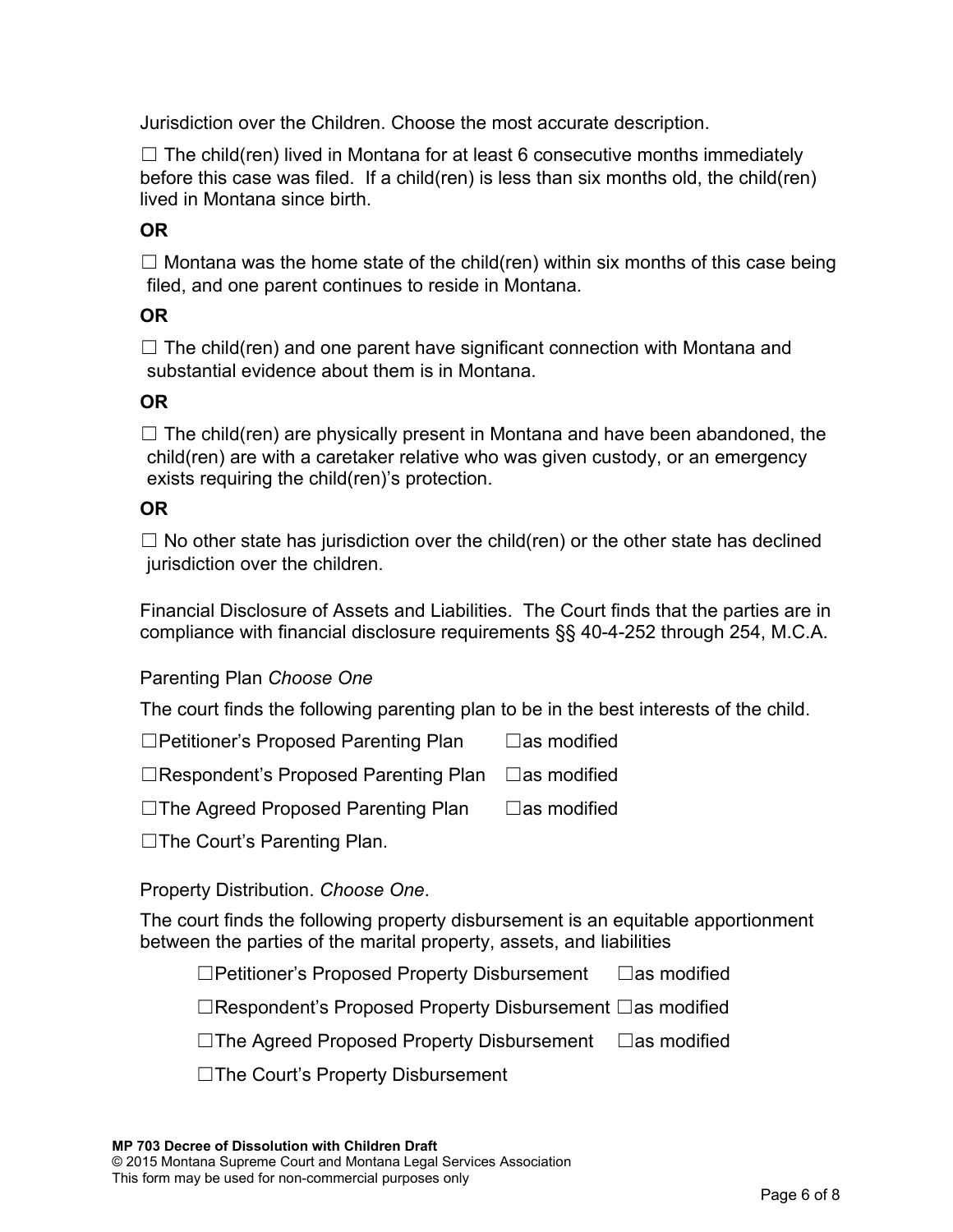#### Spousal Maintenance

☐Spousal maintenance was not requested by either party.

#### OR

 $\Box$ The court finds that spousal maintenance is necessary because the requesting party lacks sufficient property to provide for the spouse's reasonable needs; and is unable to be self-supporting through appropriate employment or is the custodian of a child whose condition or circumstances make it appropriate that the custodian not be required to seek employment outside the home.

OR

□The court denies spousal maintenance because: \_\_\_\_\_\_\_\_\_\_\_\_\_\_\_\_\_\_\_\_\_\_\_\_\_\_\_\_\_\_\_\_

\_\_\_\_\_\_\_\_\_\_\_\_\_\_\_\_\_\_\_\_\_\_\_\_\_\_\_\_\_\_\_\_\_\_\_\_\_\_\_\_\_\_\_\_\_\_\_\_\_\_\_\_\_\_\_\_\_\_\_\_\_\_\_\_\_\_

Additional Findings: \_\_\_\_\_\_\_\_\_\_\_\_\_\_\_\_\_\_\_\_\_\_\_\_\_\_\_\_\_\_\_\_\_\_\_\_\_\_\_\_\_\_\_\_\_\_\_\_\_\_

\_\_\_\_\_\_\_\_\_\_\_\_\_\_\_\_\_\_\_\_\_\_\_\_\_\_\_\_\_\_\_\_\_\_\_\_\_\_\_\_\_\_\_\_\_\_\_\_\_\_\_\_\_\_\_\_\_\_\_\_\_\_\_\_\_\_

Previous Names

☐ Petitioner ☐ Respondent ☐ Co-Petitioner requested to have their previous name restored.

Additional Findings

 $\Box$  The court makes additional findings of fact as follows:

 $\Box$  Additional Findings of Fact and Conclusions of Law attached as Exhibit  $\Box$  are also incorporated into this decree.

\_\_\_\_\_\_\_\_\_\_\_\_\_\_\_\_\_\_\_\_\_\_\_\_\_\_\_\_\_\_\_\_\_\_\_\_\_\_\_\_\_\_\_\_\_\_\_\_\_\_\_\_\_\_\_\_\_\_\_\_\_\_\_\_\_\_\_ \_\_\_\_\_\_\_\_\_\_\_\_\_\_\_\_\_\_\_\_\_\_\_\_\_\_\_\_\_\_\_\_\_\_\_\_\_\_\_\_\_\_\_\_\_\_\_\_\_\_\_\_\_\_\_\_\_\_\_\_\_\_\_\_\_

#### **DECREE OF DISSOLUTION OF MARRIAGE**

From the above Findings of Fact and Conclusions of Law, the Court orders the following:

The Court dissolves the marriage between Petitioner and Respondent.

The court dissolves the Temporary Economic Restraining Order issued in this matter under M.C.A. § 40-4-121(3).

The Court has signed and adopts the Parenting Plan identified as Exhibit . The Court orders the parties to follow this Parenting Plan.